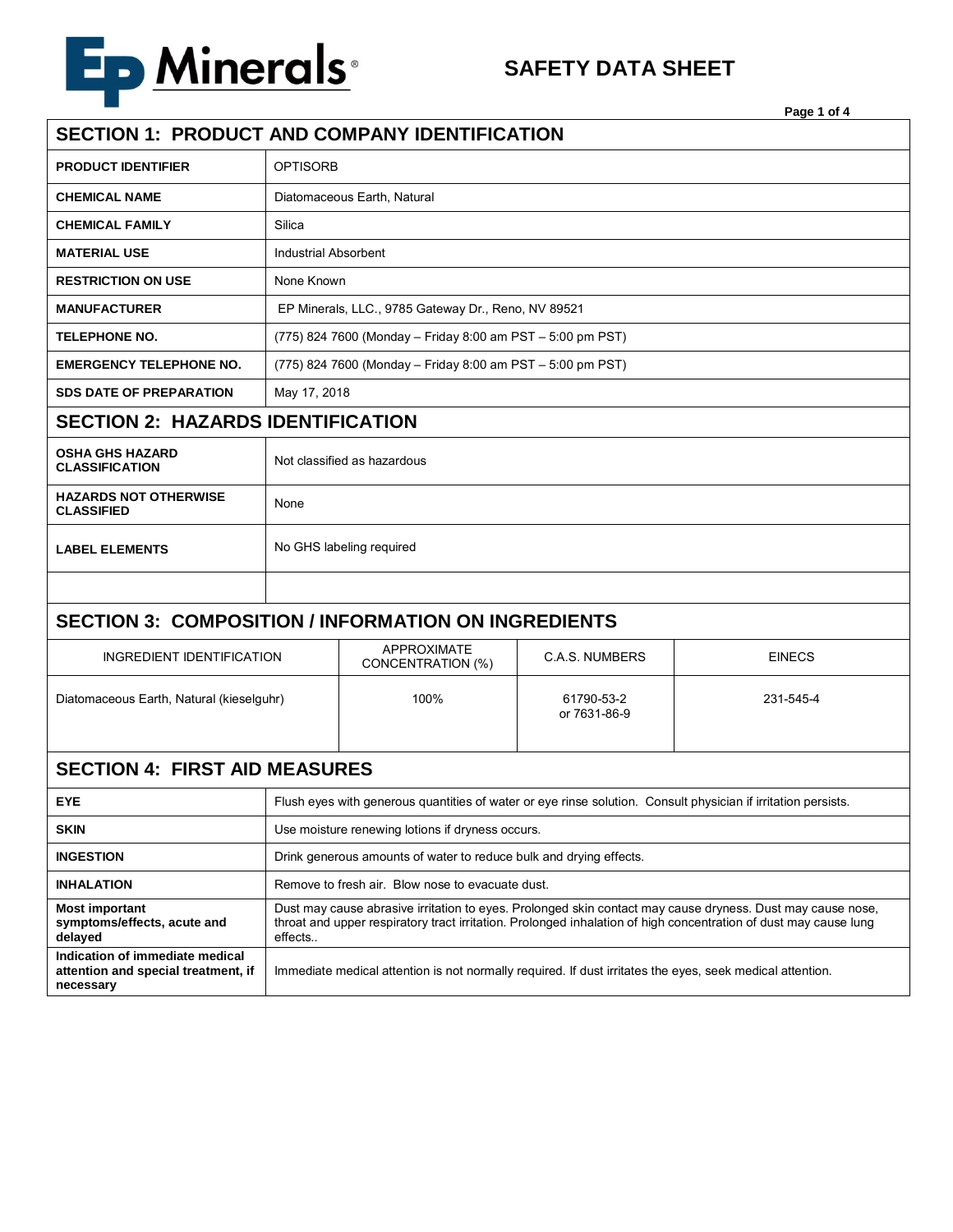| <b>MATERIAL NAME</b>                                                                      | <b>OPTISORB</b>                                                                                                                                                                                                                                                                                                                                                                                                                                                                                                                                                                                                                                                                                                                                                                                                                                                                                    |                                                          |                     |                                                                                                                         | Page 2 of 4      |  |  |
|-------------------------------------------------------------------------------------------|----------------------------------------------------------------------------------------------------------------------------------------------------------------------------------------------------------------------------------------------------------------------------------------------------------------------------------------------------------------------------------------------------------------------------------------------------------------------------------------------------------------------------------------------------------------------------------------------------------------------------------------------------------------------------------------------------------------------------------------------------------------------------------------------------------------------------------------------------------------------------------------------------|----------------------------------------------------------|---------------------|-------------------------------------------------------------------------------------------------------------------------|------------------|--|--|
| <b>SECTION 5: FIRE FIGHTING MEASURES</b>                                                  |                                                                                                                                                                                                                                                                                                                                                                                                                                                                                                                                                                                                                                                                                                                                                                                                                                                                                                    |                                                          |                     |                                                                                                                         |                  |  |  |
| <b>EXTINGUISHING MEDIA</b>                                                                | Not applicable, the material is not combustible.                                                                                                                                                                                                                                                                                                                                                                                                                                                                                                                                                                                                                                                                                                                                                                                                                                                   |                                                          |                     |                                                                                                                         |                  |  |  |
| <b>SPECIFIC HAZARDS ARISING</b><br><b>FROM THE CHEMICAL</b>                               |                                                                                                                                                                                                                                                                                                                                                                                                                                                                                                                                                                                                                                                                                                                                                                                                                                                                                                    | Not applicable, the material is not combustible.         |                     |                                                                                                                         |                  |  |  |
| <b>SPECIAL PROTECTIVE</b><br><b>EQUIPMENT AND PRECAUTIONS</b><br><b>FOR FIRE-FIGHTERS</b> | Not applicable, the material is not combustible.                                                                                                                                                                                                                                                                                                                                                                                                                                                                                                                                                                                                                                                                                                                                                                                                                                                   |                                                          |                     |                                                                                                                         |                  |  |  |
| <b>SECTION 6: ACCIDENTAL RELEASE MEASURES</b>                                             |                                                                                                                                                                                                                                                                                                                                                                                                                                                                                                                                                                                                                                                                                                                                                                                                                                                                                                    |                                                          |                     |                                                                                                                         |                  |  |  |
| <b>PERSONAL PRECAUTIONS</b>                                                               |                                                                                                                                                                                                                                                                                                                                                                                                                                                                                                                                                                                                                                                                                                                                                                                                                                                                                                    |                                                          |                     | If dust is present, use respirator fitted with particulate filter as specified in Section 8. Protect eyes with goggles. |                  |  |  |
| <b>ENVIRONMENTAL</b><br><b>PRECAUTIONS</b>                                                | This material is not a significant environmental concern.                                                                                                                                                                                                                                                                                                                                                                                                                                                                                                                                                                                                                                                                                                                                                                                                                                          |                                                          |                     |                                                                                                                         |                  |  |  |
| <b>METHODS AND MATERIALS FOR</b><br><b>CONTAINMENT AND CLEANING</b><br>UP                 | Vacuum clean spillage, wet sweep or wash away. Avoid creating dust. Place in a container for use or disposal.                                                                                                                                                                                                                                                                                                                                                                                                                                                                                                                                                                                                                                                                                                                                                                                      |                                                          |                     |                                                                                                                         |                  |  |  |
| <b>SECTION 7: HANDLING AND STORAGE</b>                                                    |                                                                                                                                                                                                                                                                                                                                                                                                                                                                                                                                                                                                                                                                                                                                                                                                                                                                                                    |                                                          |                     |                                                                                                                         |                  |  |  |
| <b>PRECAUTIONS FOR SAFE</b><br><b>HANDLING</b>                                            | Minimize dust generation. Avoid contact with eyes. Avoid breathing dust. Repair or dispose of broken bags.<br>Observe all label precautions and warnings.                                                                                                                                                                                                                                                                                                                                                                                                                                                                                                                                                                                                                                                                                                                                          |                                                          |                     |                                                                                                                         |                  |  |  |
| <b>CONDITIONS FOR SAFE</b><br><b>STORAGE</b>                                              | Store in a dry place to maintain packaging integrity and product quality. Do not store near hydrofluoric acid or<br>strongly basic solutions.                                                                                                                                                                                                                                                                                                                                                                                                                                                                                                                                                                                                                                                                                                                                                      |                                                          |                     |                                                                                                                         |                  |  |  |
| <b>SECTION 8: EXPOSURE CONTROLS / PERSONAL PROTECTION</b>                                 |                                                                                                                                                                                                                                                                                                                                                                                                                                                                                                                                                                                                                                                                                                                                                                                                                                                                                                    |                                                          |                     |                                                                                                                         |                  |  |  |
| <b>EXPOSURE GUIDELINES:</b>                                                               |                                                                                                                                                                                                                                                                                                                                                                                                                                                                                                                                                                                                                                                                                                                                                                                                                                                                                                    |                                                          |                     |                                                                                                                         |                  |  |  |
| Component                                                                                 |                                                                                                                                                                                                                                                                                                                                                                                                                                                                                                                                                                                                                                                                                                                                                                                                                                                                                                    | <b>OSHA PEL</b>                                          | <b>ACGIH TLV</b>    | <b>MSHA PEL</b>                                                                                                         | <b>NIOSH REL</b> |  |  |
| Diatomaceous Earth, Natural (kieselguhr)                                                  |                                                                                                                                                                                                                                                                                                                                                                                                                                                                                                                                                                                                                                                                                                                                                                                                                                                                                                    | 80 mg/m <sup>3</sup><br>% SiO <sub>2</sub><br>total dust | None<br>Established | 5 mg/m $3$                                                                                                              | 6 mg/ $m3$       |  |  |
| <b>ENGINEERING CONTROLS</b>                                                               | Use general or local exhaust ventilation to control dust within recommended exposure limits. Refer to ACGIH<br>publication "Industrial Ventilation" or similar publications for design of ventilation systems.                                                                                                                                                                                                                                                                                                                                                                                                                                                                                                                                                                                                                                                                                     |                                                          |                     |                                                                                                                         |                  |  |  |
| <b>PERSONAL PROTECTIVE</b><br><b>EQUIPMENT:</b>                                           |                                                                                                                                                                                                                                                                                                                                                                                                                                                                                                                                                                                                                                                                                                                                                                                                                                                                                                    |                                                          |                     |                                                                                                                         |                  |  |  |
| <b>EYE / FACE PROTECTION</b>                                                              | Goggles to protect from dust                                                                                                                                                                                                                                                                                                                                                                                                                                                                                                                                                                                                                                                                                                                                                                                                                                                                       |                                                          |                     |                                                                                                                         |                  |  |  |
| <b>SKIN PROTECTION</b>                                                                    | No special equipment is needed.                                                                                                                                                                                                                                                                                                                                                                                                                                                                                                                                                                                                                                                                                                                                                                                                                                                                    |                                                          |                     |                                                                                                                         |                  |  |  |
| <b>RESPIRATORY PROTECTION</b>                                                             | Respirators fitted with filters certified to standard 42CFR84 under series N95 should be worn when dust is<br>present. If the dust concentration is less than ten (10) times the Permissible Exposure Limit (PEL) use a quarter<br>or half-mask respirator with a N95 dust filter or a single use dust mask rated N95. If dust concentration is greater<br>than ten (10) times and less than fifty (50) times the PEL, a full-face piece respirator fitted with replaceable N95<br>filters is recommended. If dust concentration is greater than fifty (50) and less than two hundred (200) times the<br>PEL use a power air-purifying (positive pressure) respirator with a replaceable N95 filter. If dust concentration is<br>greater than two hundred (200) times the PEL use a type C, supplied air respirator (continuous flow, positive<br>pressure), with full face piece, hood or helmet. |                                                          |                     |                                                                                                                         |                  |  |  |
| <b>GENERAL HYGIENE</b>                                                                    | Avoid breathing dust. Avoid contact with eyes. Wash hands after handling and before eating or drinking.                                                                                                                                                                                                                                                                                                                                                                                                                                                                                                                                                                                                                                                                                                                                                                                            |                                                          |                     |                                                                                                                         |                  |  |  |
|                                                                                           |                                                                                                                                                                                                                                                                                                                                                                                                                                                                                                                                                                                                                                                                                                                                                                                                                                                                                                    |                                                          |                     |                                                                                                                         |                  |  |  |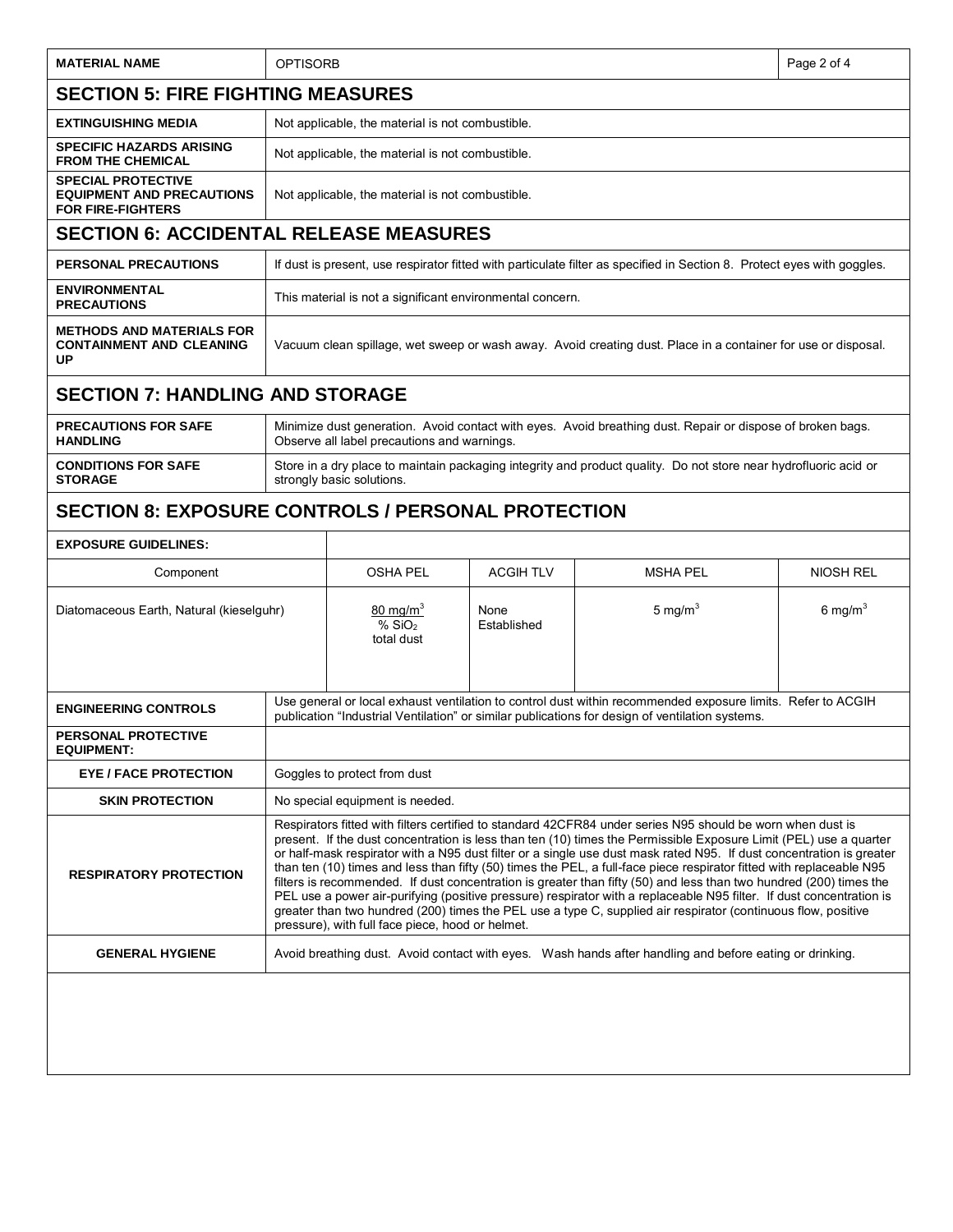| <b>MATERIAL NAME</b>                               | <b>OPTISORB</b>                                                                                                                                                       | Page 3 of 4                                               |                   |  |  |  |
|----------------------------------------------------|-----------------------------------------------------------------------------------------------------------------------------------------------------------------------|-----------------------------------------------------------|-------------------|--|--|--|
| <b>SECTION 9: PHYSICAL AND CHEMICAL PROPERTIES</b> |                                                                                                                                                                       |                                                           |                   |  |  |  |
| <b>APPEARANCE, COLOR</b>                           | Buff to off white granules                                                                                                                                            | <b>ODOR</b><br>Odorless                                   |                   |  |  |  |
| <b>PHYSICAL STATE</b>                              | Solid                                                                                                                                                                 | <b>ODOR THRESHOLD</b>                                     | Not applicable    |  |  |  |
| <b>VAPOR PRESSURE</b>                              | Not applicable                                                                                                                                                        | <b>VAPOR DENSITY</b>                                      | Not applicable    |  |  |  |
| <b>BOILING POINT</b>                               | Not applicable                                                                                                                                                        | <b>MELTING POINT</b>                                      | $>1300^{\circ}$ C |  |  |  |
| <b>FLASH POINT</b>                                 | Not applicable                                                                                                                                                        | pH (10% SUSPENSION)                                       | $\overline{7}$    |  |  |  |
| <b>FLAMMABILITY LIMITS</b>                         | Not applicable                                                                                                                                                        | <b>EVAPORATION RATE</b>                                   | Not applicable    |  |  |  |
| <b>DECOMPOSITION</b><br><b>TEMPERATURE</b>         | $>$ 1300 $^{\circ}$ C                                                                                                                                                 | <b>SPEC. GRAVITY / RELATIVE</b><br><b>DENSITY</b>         | 2.2               |  |  |  |
| <b>AUTOIGNITION TEMPERATURE</b>                    | Not applicable                                                                                                                                                        | <b>PARTITION COEFFICIENT - n-</b><br><b>OCTANOL/WATER</b> | Not applicable    |  |  |  |
| <b>FLAMMABILITY (solid/gas)</b>                    | Not applicable                                                                                                                                                        | <b>SOLUBILITY – WATER</b>                                 | $< 1\%$           |  |  |  |
|                                                    |                                                                                                                                                                       | <b>VISCOSITY</b>                                          | Not applicable    |  |  |  |
| <b>SECTION 10: STABILITY AND REACTIVITY</b>        |                                                                                                                                                                       |                                                           |                   |  |  |  |
| <b>REACTIVITY</b>                                  | Material is not reactive.                                                                                                                                             |                                                           |                   |  |  |  |
| <b>CHEMICAL STABILITY</b>                          | Material is stable.                                                                                                                                                   |                                                           |                   |  |  |  |
| POSSIBILITY OF HAZARDOUS<br><b>REACTIONS</b>       | Material is not reactive.                                                                                                                                             |                                                           |                   |  |  |  |
| <b>CONDITIONS TO AVOID</b>                         | Not applicable                                                                                                                                                        |                                                           |                   |  |  |  |
| <b>INCOMPATIBLE MATERIALS</b>                      | Products containing silica may react violently with hydrofluoric acid and strongly basic solutions.                                                                   |                                                           |                   |  |  |  |
| <b>HAZARDOUS DECOMPOSITION</b><br><b>PRODUCTS</b>  | Not applicable                                                                                                                                                        |                                                           |                   |  |  |  |
| <b>SECTION 11: TOXICOLOGICAL INFORMATION</b>       |                                                                                                                                                                       |                                                           |                   |  |  |  |
| POTENTIAL HEALTH EFFECTS                           | See below and Section 11 for additional information                                                                                                                   |                                                           |                   |  |  |  |
| <b>Likely Routes of Exposure</b>                   | See below                                                                                                                                                             |                                                           |                   |  |  |  |
| <b>EYE</b>                                         | May cause irritation (tear formation and redness) if dust gets in eyes.                                                                                               |                                                           |                   |  |  |  |
| <b>SKIN</b>                                        | Not absorbed by the skin, but may cause dryness if prolonged exposure.                                                                                                |                                                           |                   |  |  |  |
| <b>INGESTION</b>                                   | Ingestion of small to moderate quantities is not considered harmful, but may cause irritation of the mouth, throat<br>and stomach.                                    |                                                           |                   |  |  |  |
| <b>INHALATION</b>                                  | Acute inhalation can cause dryness of the nasal passage and lung congestion, coughing and general throat<br>irritation. Chronic inhalation of dust should be avoided. |                                                           |                   |  |  |  |
| <b>CHRONIC EFFECTS</b>                             | Chronic inhalation of dust in excess of the Permissible Exposure Limit (PEL) established by OSHA over a<br>prolonged number of years may cause lung changes.          |                                                           |                   |  |  |  |
| <b>NTP</b>                                         | Diatomaceous Earth, Natural is not classified as a carcinogen.                                                                                                        |                                                           |                   |  |  |  |
| <b>IARC</b>                                        | Diatomaceous Earth, Natural is not classifiable as to carcinogenicity in humans (Group 3).                                                                            |                                                           |                   |  |  |  |
| <b>NUMERICAL MEASURES OF</b><br><b>TOXICITY</b>    | No data available                                                                                                                                                     |                                                           |                   |  |  |  |